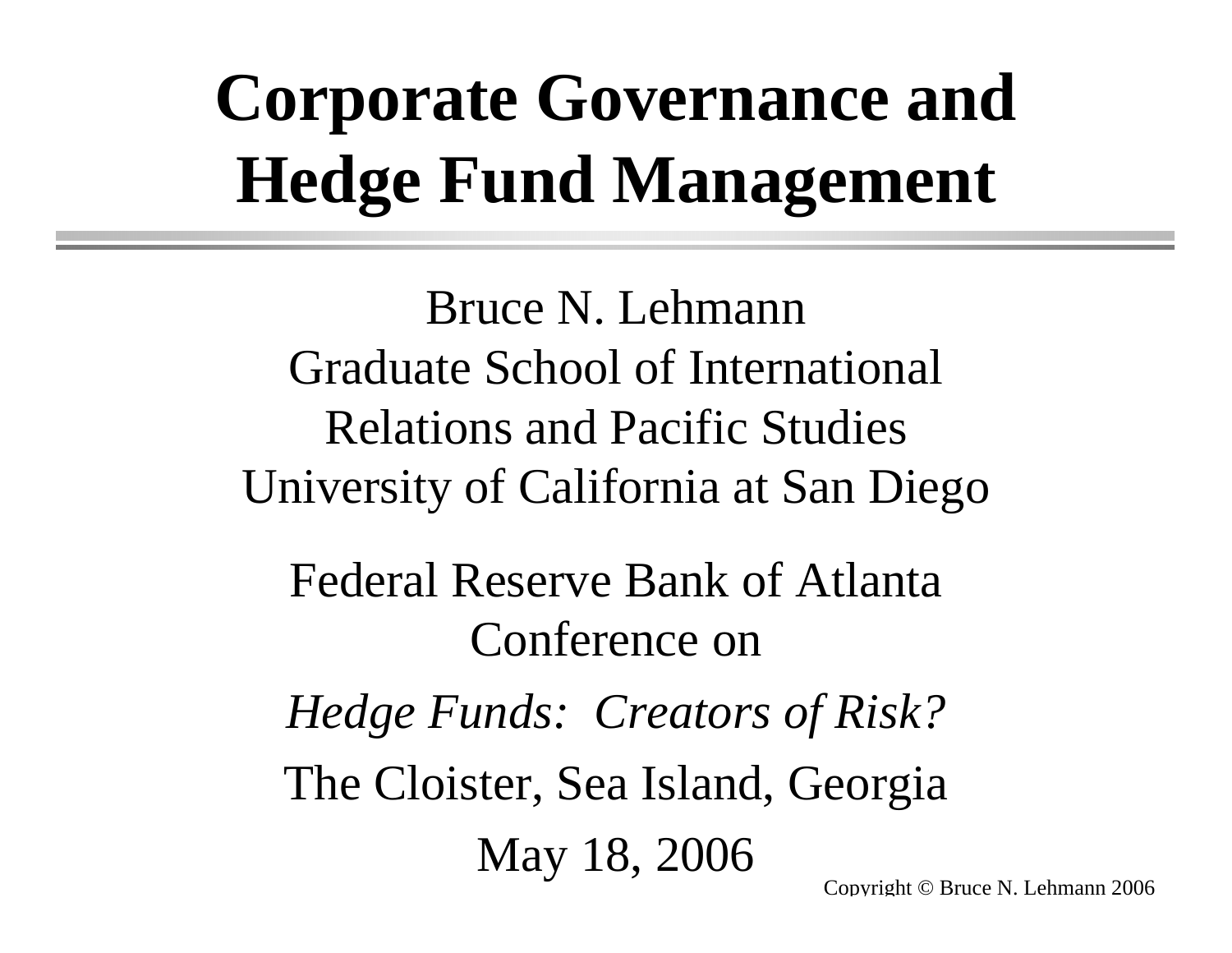Hedge Funds Not Like Restricted Access Closed End Mutual Funds

- Are governance issues best understood by contrasting them with more highly regulated investment vehicles?
- No in most cases
	- Emerging market and some global macro funds only major TASS categories cut from this mold
	- Fund of funds or multi-strategy hedge funds like less regulated 40 Act investment advisors
- Other hedge funds do not function like less restricted mutual funds or money managers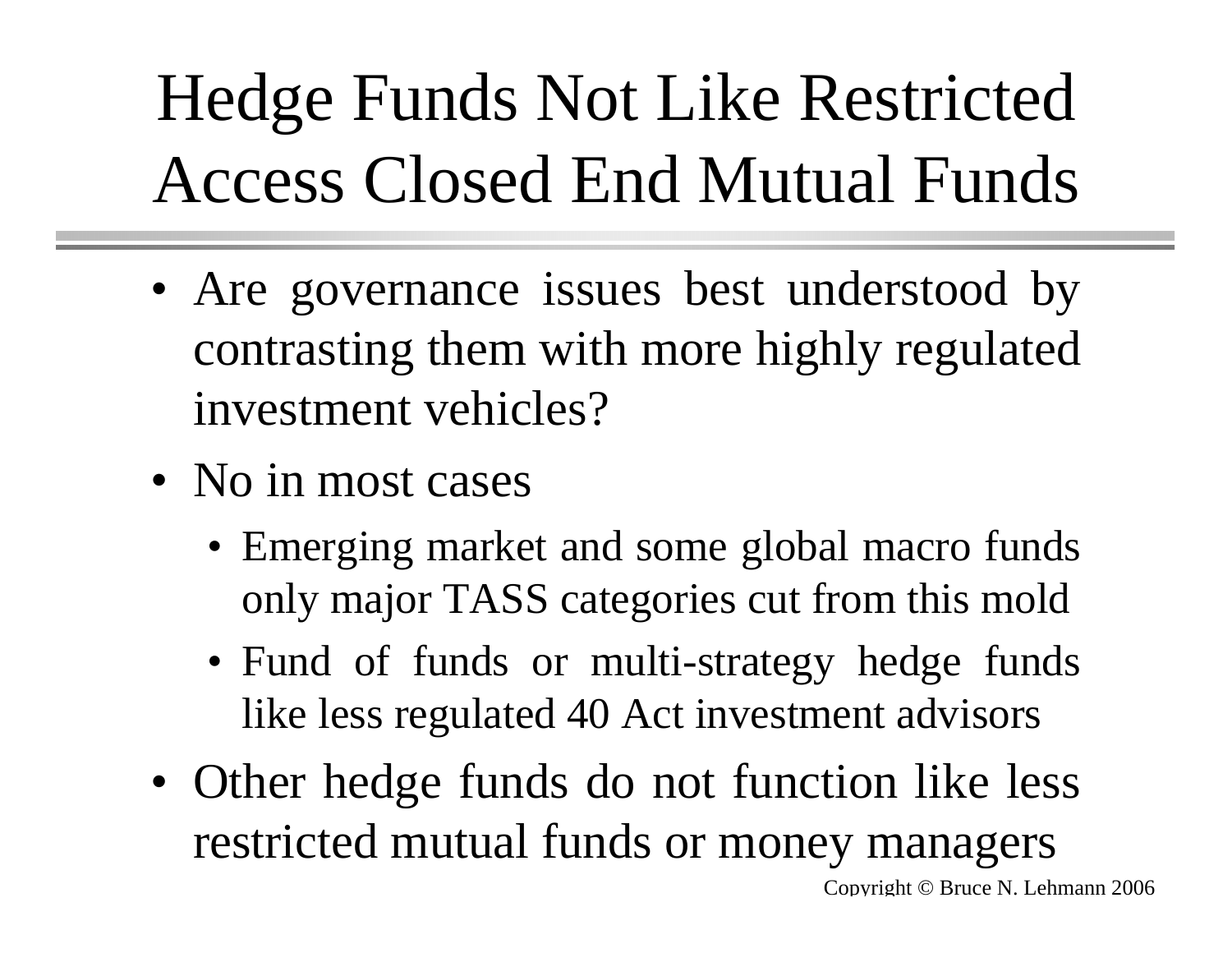# Relevant Peers Are Other Potential Organizational Forms

- Most hedge funds are organized as:
	- Limited partnerships
	- Groups within public companies that function in a manner similar to such partnerships
- $\Rightarrow$  other limited partnerships relevant peers
	- Obvious for private equity-like funds
	- Less obvious for convertible arbitrage, short and long/short equity strategies, fixed income arbitrage, short term event-driven trading, etc.
		- Obvious when viewed as proprietary traders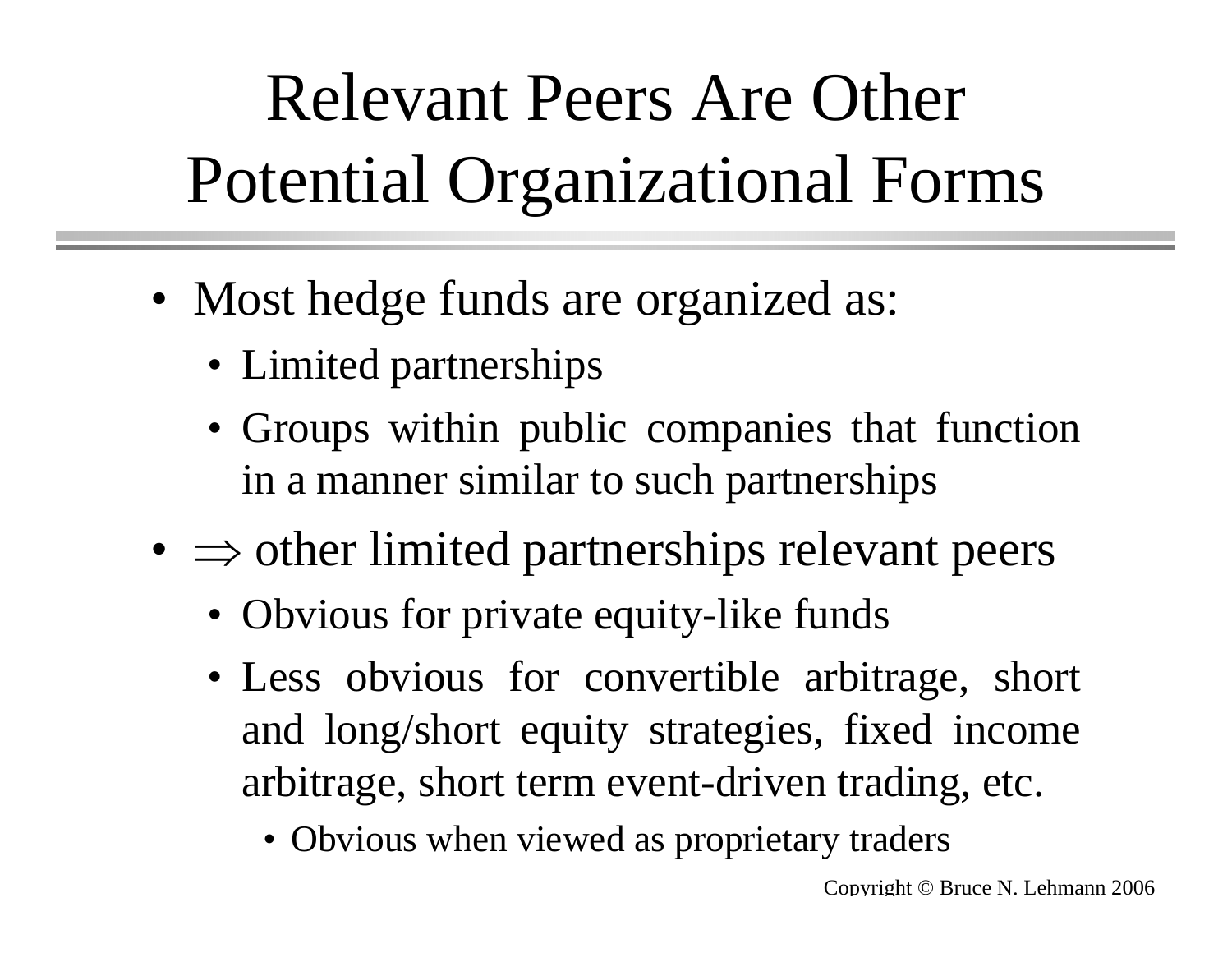#### Road Map

- Sort hedge funds into two categories
	- Proprietary trading firms
	- Private equity
- Explore governance issues arising from these assets in other governance structures
	- Proprietary trading in other private partnerships and within the public company form
	- Alternative buyout and distressed debt investors
- Examine implications for the governance of hedge funds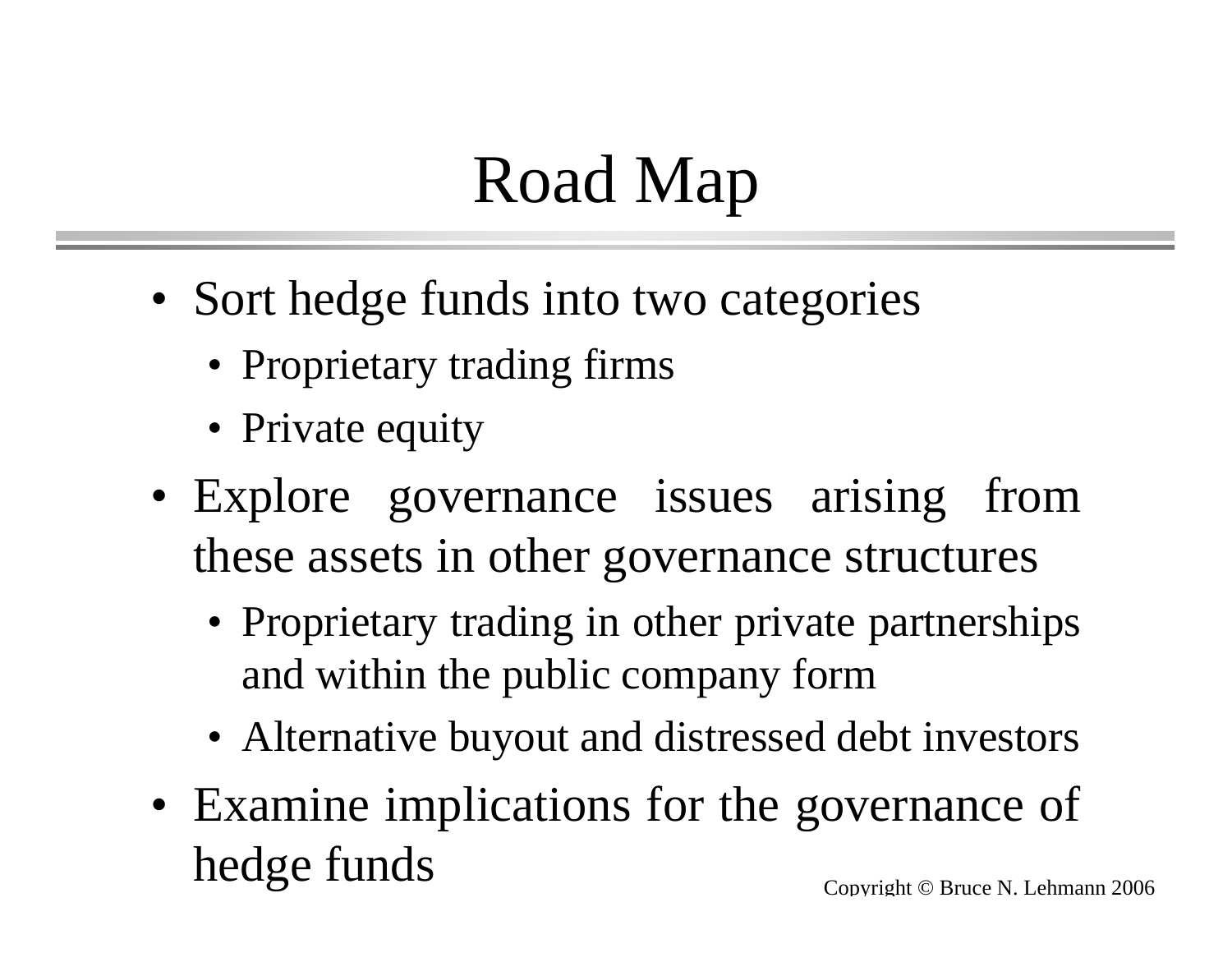# Proprietary Trading in the Ancien Regime

- Proprietary trading in the good old days
	- Traditional private partnerships form for investment banks and broker/dealers
	- Natural outgrowth of the other business lines
		- i.e., broker/dealer and investment banking synergies
- Two main inputs:
	- Human capital with necessary skills
	- Access to financial capital (i.e., leverage)
- Copyright © Bruce N. Lehmann 2006 • Managing human and financial capital main governance challenge in proprietary trading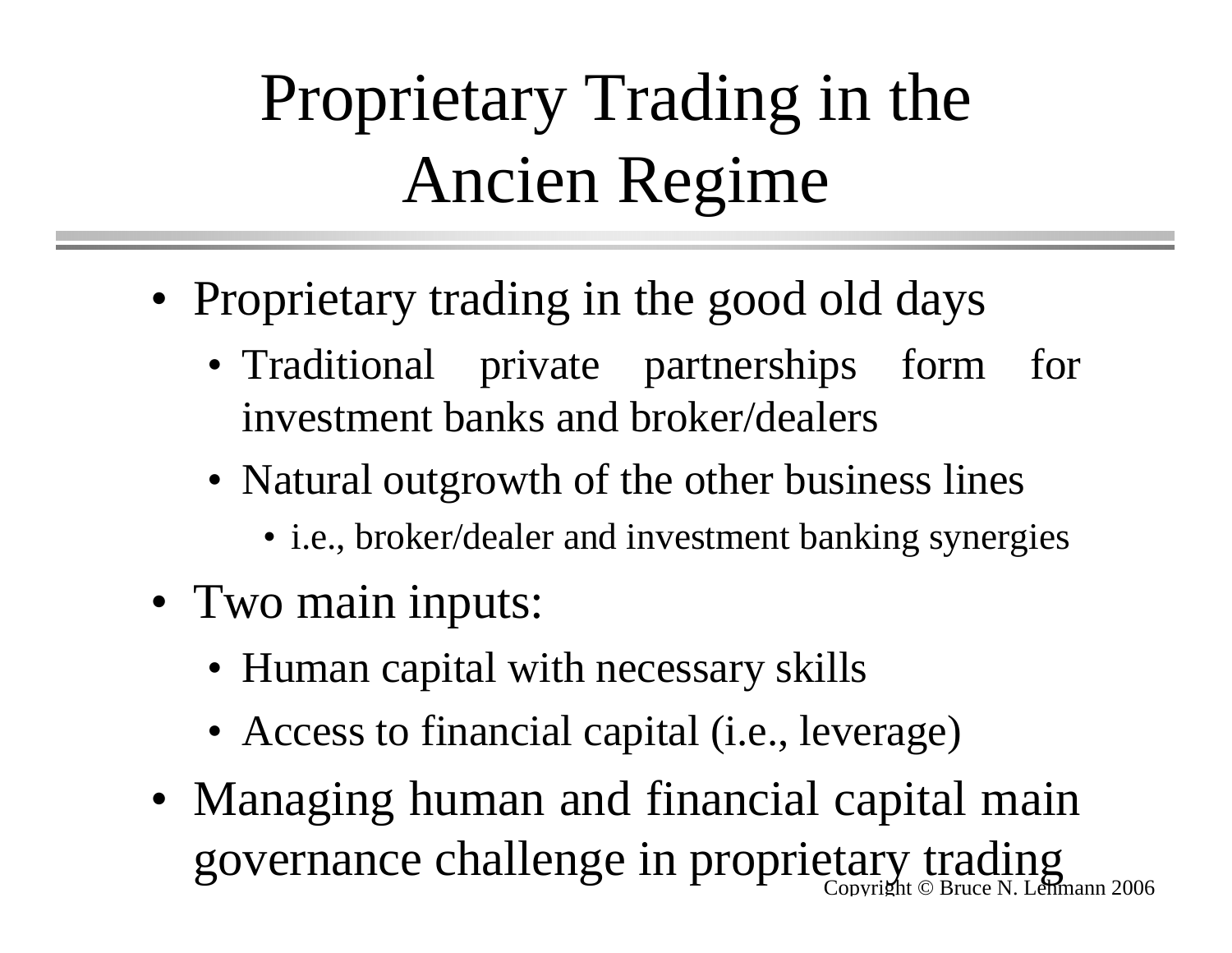#### Salomon Brothers in the Mid-1970s

- • Daily inventory roughly \$6.5 billion in 1976
	- Inventory used as collateral to obtain overnight broker's loans
		- Valued by Salomon and not by the lender
- •Paid-in capital about \$200 million
- Book value leverage was thirty to one
	- Leverage at market much less since book value understated market value
	- Other unsecured debt increased leverage
- Copyright © Bruce N. Lehmann 2006 • General partners had unlimited liability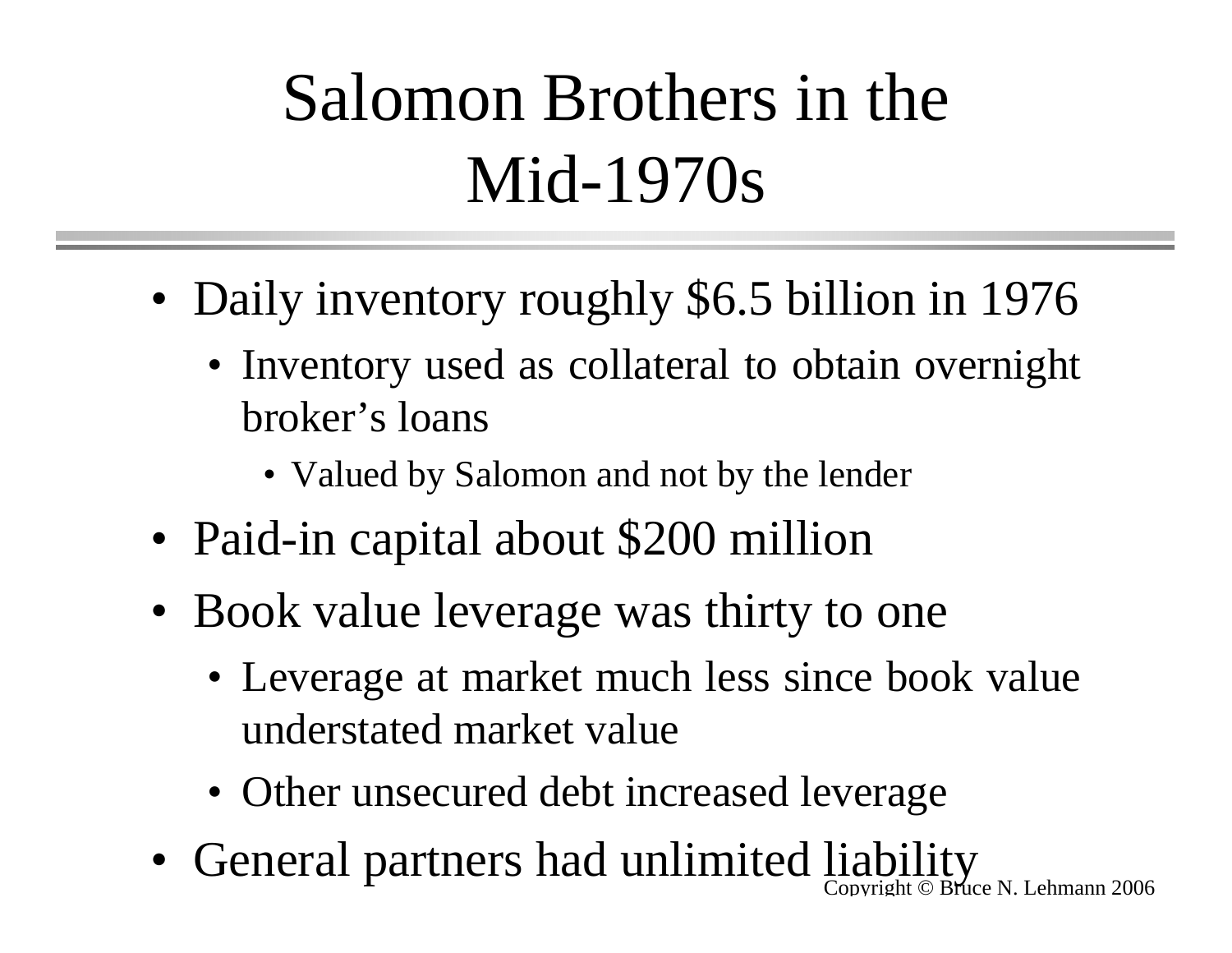The Asset Side of the Balance Sheet:  $V_A = V_L + C_M + C_U$ 

- Assets of proprietary trading desk  $(V_A)$ 
	- Value of the long positions (VL)
	- Cash devoted to margin requirements ( $C_M$ )
	- Uncommitted cash ( $\mathrm{C_{U}}$ )
- Assets typically quite illiquid
	- Losses required use of uncommitted cash, increased borrowing, sales of existing long positions, or covering existing short positions
	- Unobservable collateral value creates mark to market moral hazard in overnight broker's loans
		- Collateralized loans might be optima $b$ deale $B$ r $\epsilon$ ontra $\epsilon$ tann 2006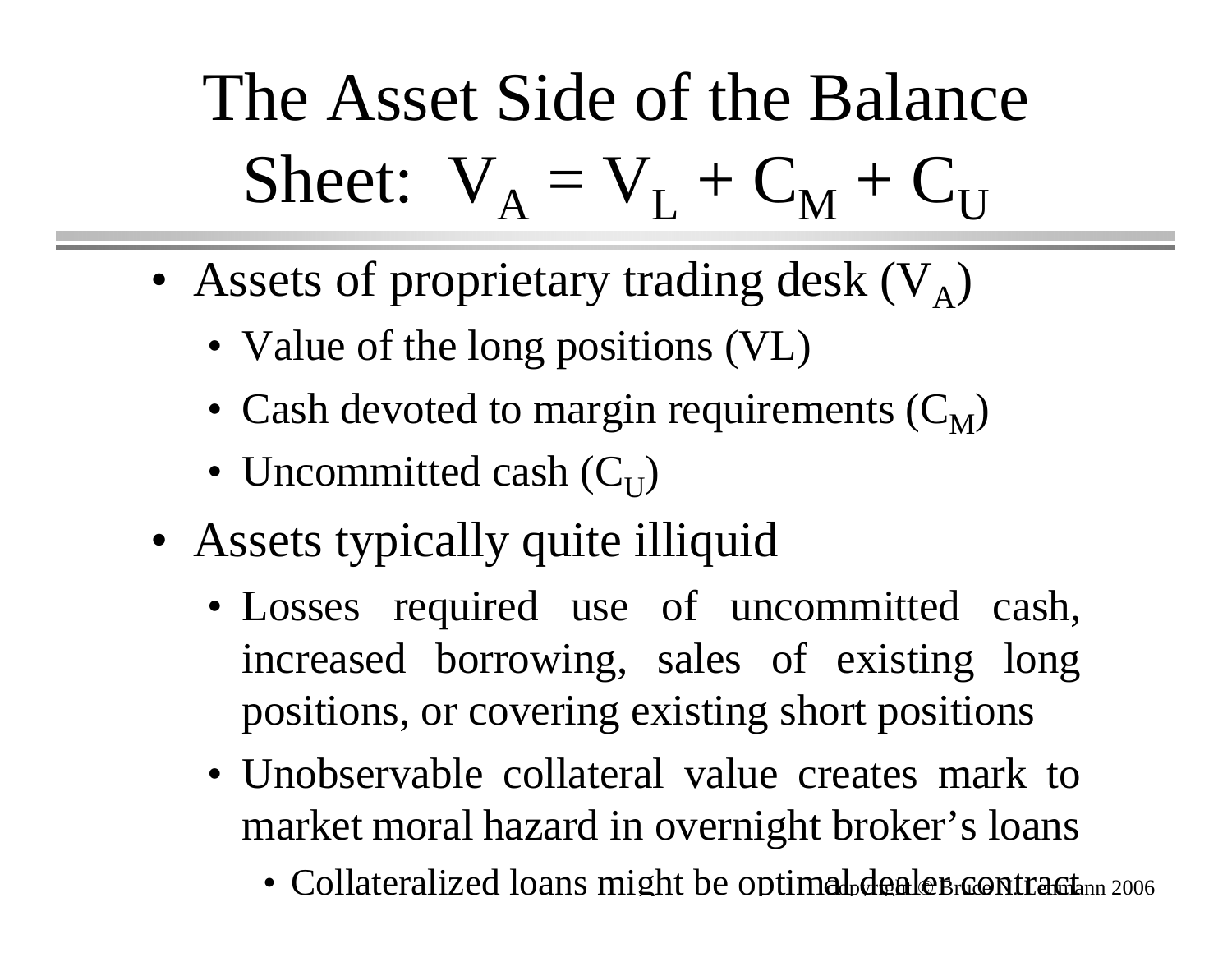# Human Capital Under the Partnership Form

- Personnel management like a university
	- General partners comprised the senior faculty
	- Limited partners like tenured associate profs
	- Remaining non-partner professionals played the role of junior faculty
		- "Up or out" decisions in four to seven years
		- Most of those denied tenure at the best Wall Street firms found good jobs at other investment houses, as is typically the case in academia as well
- Copyright © Bruce N. Lehmann 2006 • Partnership structure naturally binds human capital to the firm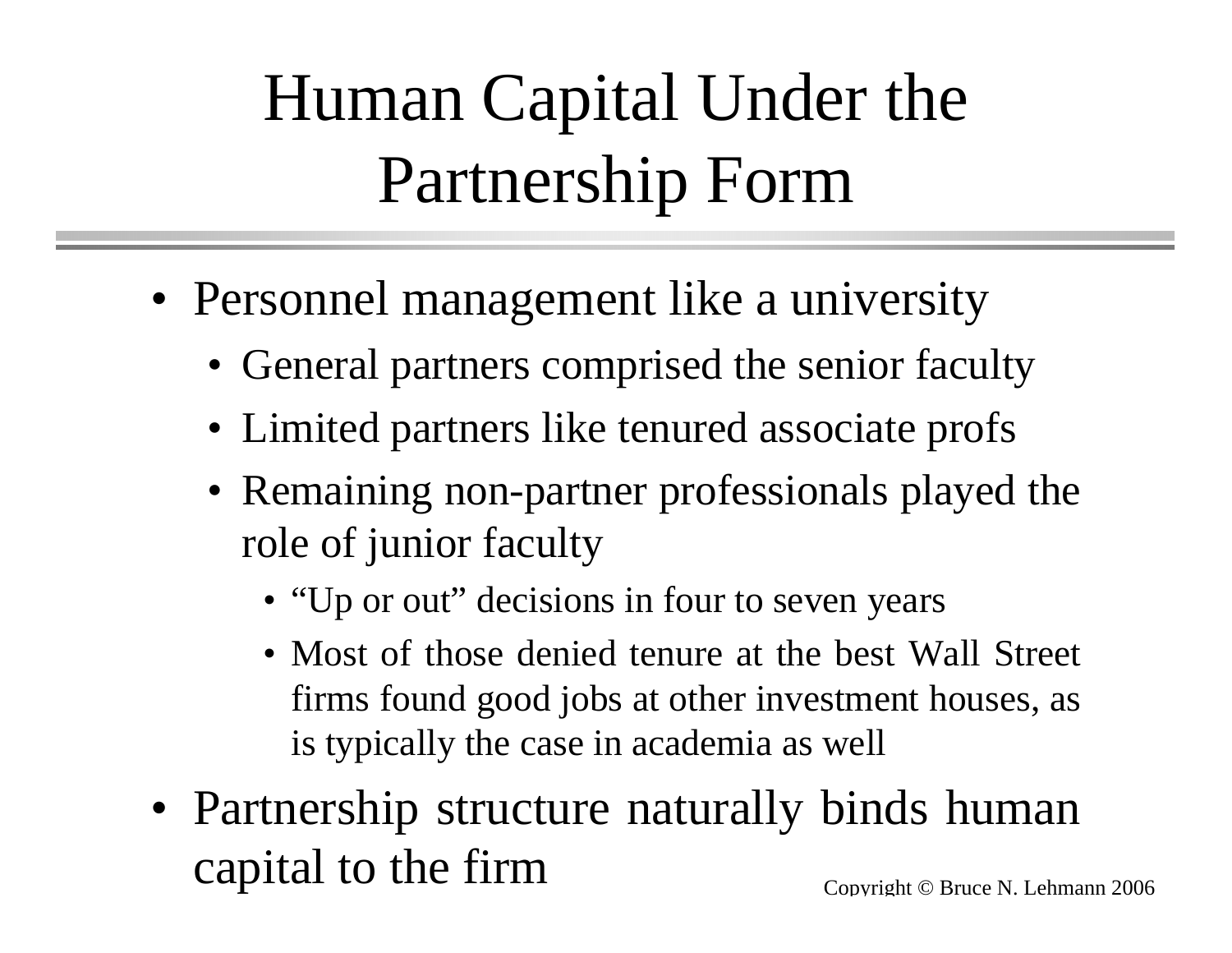Compensation Structure under the Partnership Form

- Small base salary and potentially large annual performance-based bonus
	- Contentious process with much lobbying and occasional manipulation of trading books
- Not pure income for general and limited partners
	- 80% mandatory plowback for senior partners
		- Lower for limited partners
- Strong incentive for post tenure productivity
	- Partners asset rich and cash poor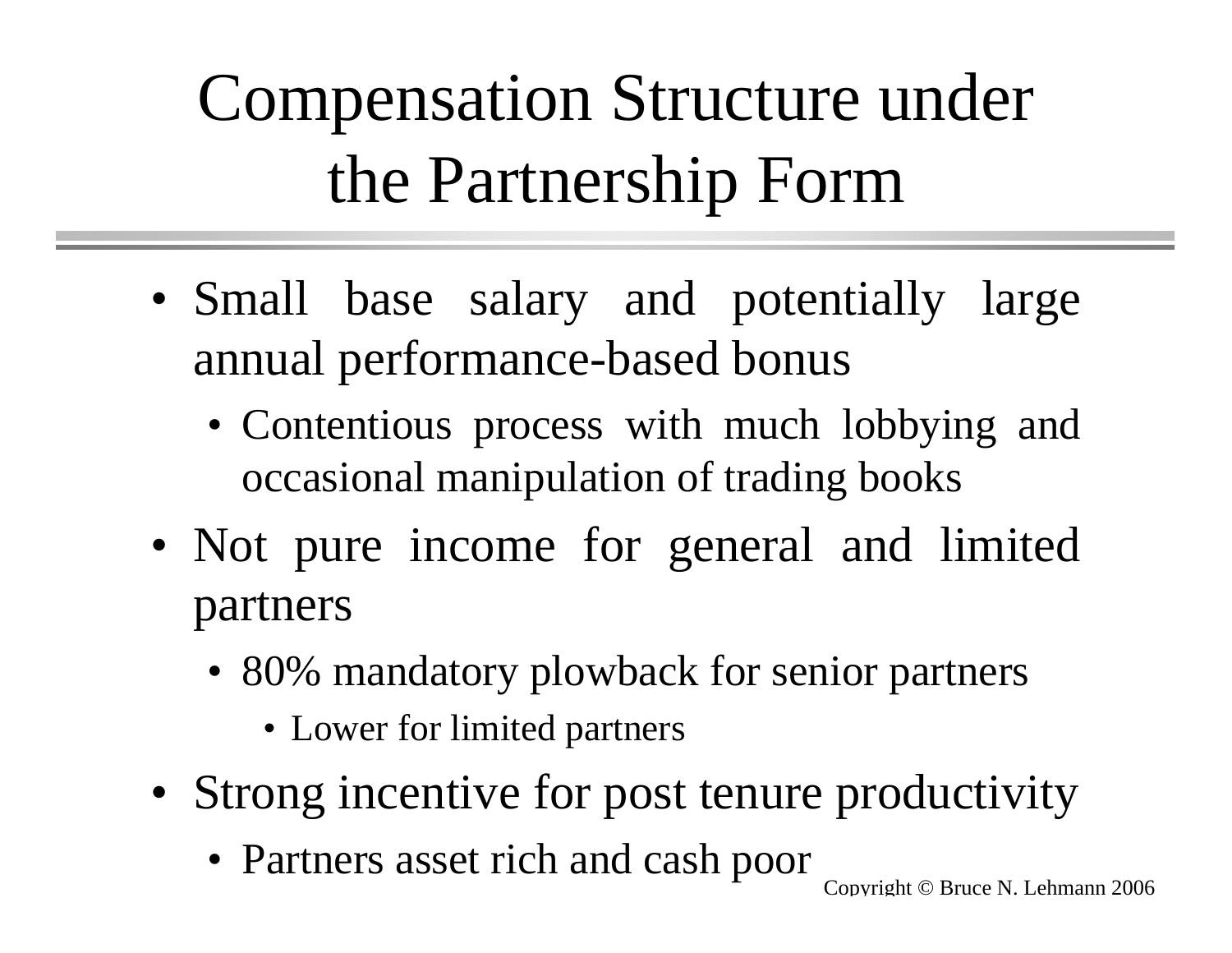The Economics of Proprietary Trading in Partnerships

- Human capital bound to firm by partnership structure and plowback provisions
- Shares valued at cost until retirement
- More productive partners received higher fractional ownership through bonus system
- ⇒ Lenders treated broker/dealers like efficiently milked cash cows
	- Collateral higher valued by broker/dealer
- partners' idiosyncratic risk exposure bruce N. Lehmann 2006 • Main problem: high required return due to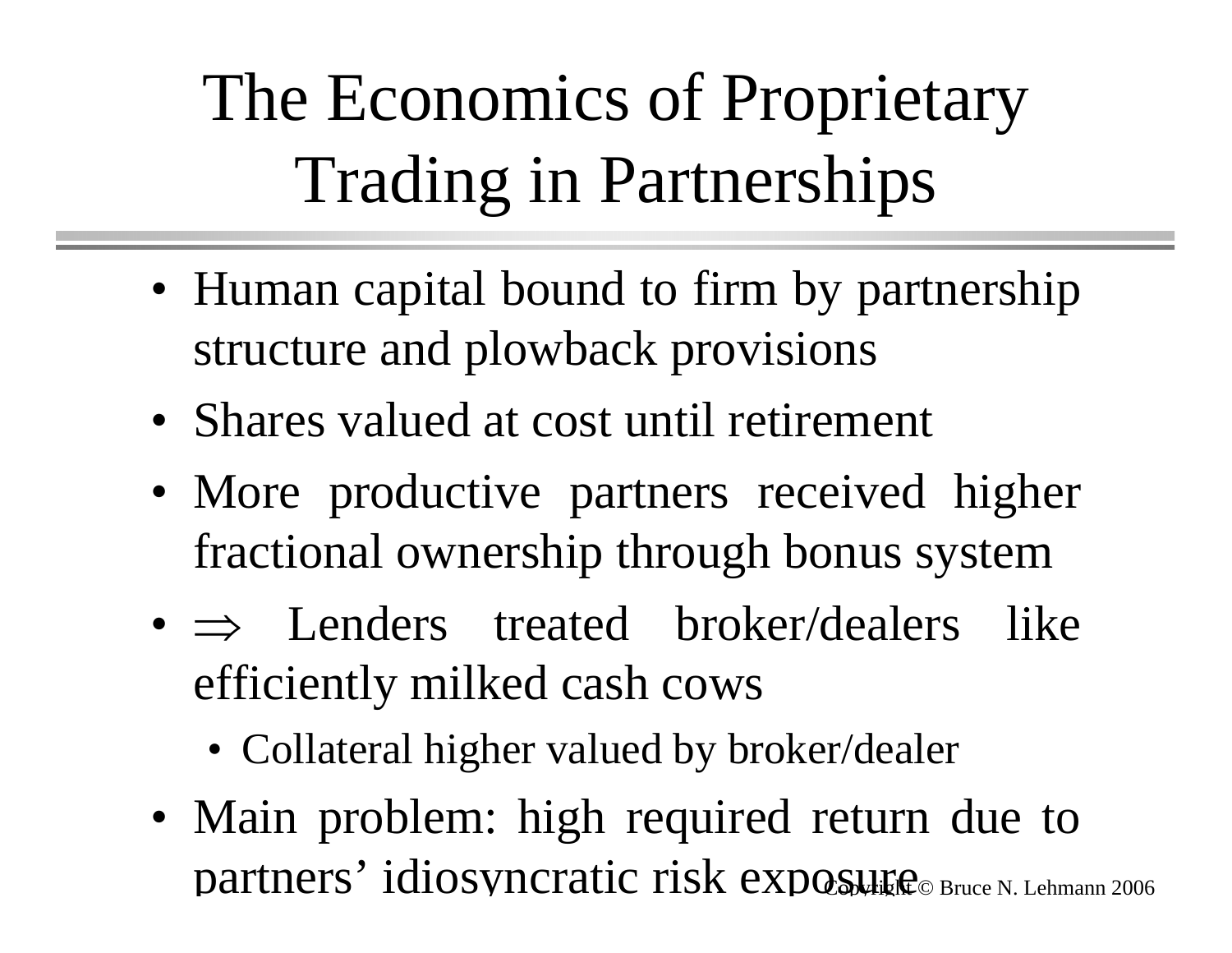### Proprietary Trading in Public Corporations

- Asset side of the balance sheet identical to private partnership case
	- $\bullet\;\;{\rm V}_{\rm A}={\rm V}_{\rm L}+{\rm C}_{\rm M}+{\rm C}_{\rm U}$
	- Qualitatively different from typical public firms
- Proprietary trading in public firms different in private partnerships in two main ways
	- OCC falls since idiosyncratic risk is spread over a diversified shareholder base
	- Increased agency costs engendered by separation of ownership and control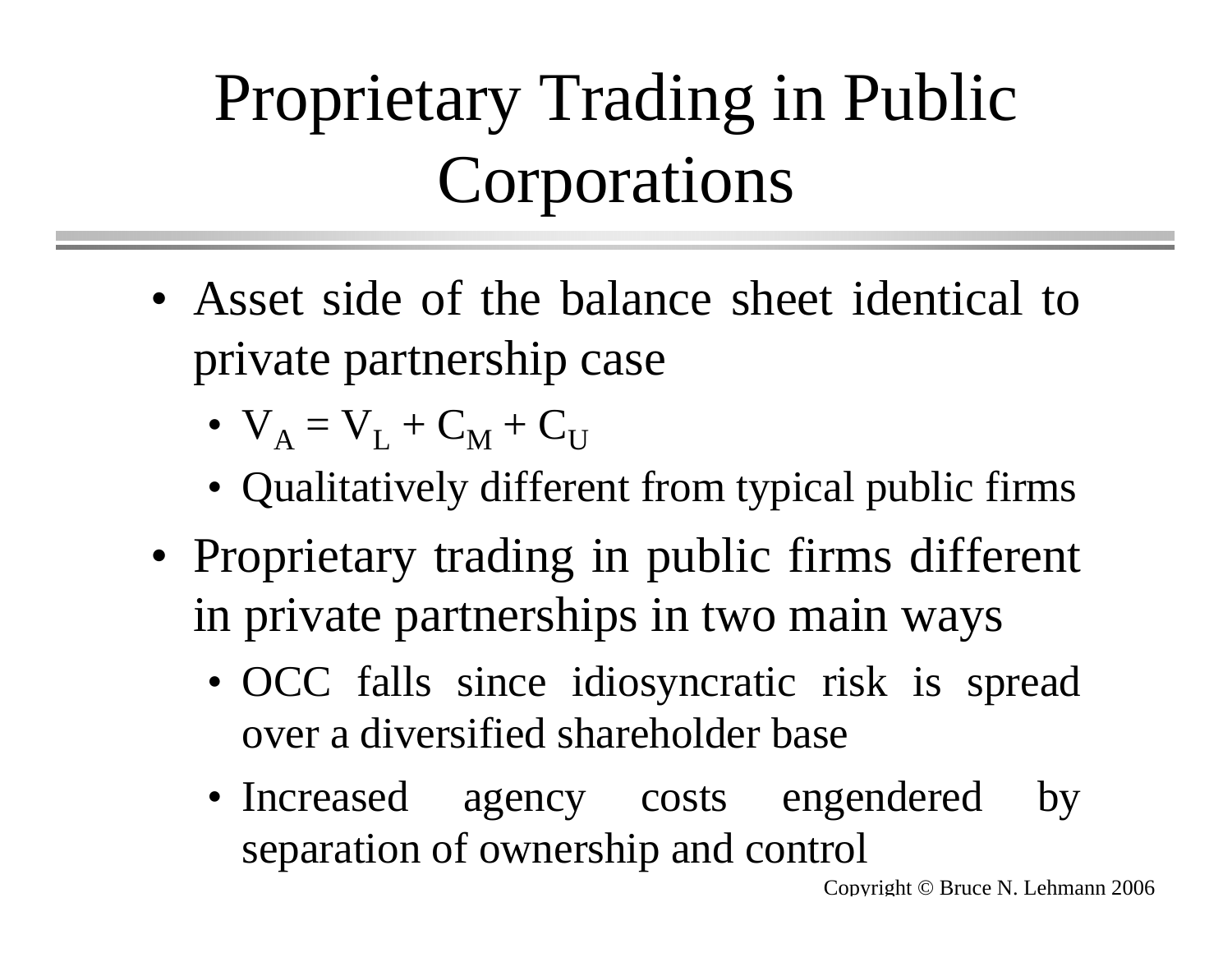# Proprietary Trading in Public Firms and the Risk of Financial Distress

- Lack of transparency regarding profitability, risk exposure, liquidity, and leverage creates a monitoring problem
- Absence of explicit external monitoring is most problematic in bad states can generate
	- Much firm risk and risk of financial distress
	- Myopic focus on short term gain
	- Incentive to reallocate scarce capital from good but modestly profitable strategies to excessively risky strategies with high option value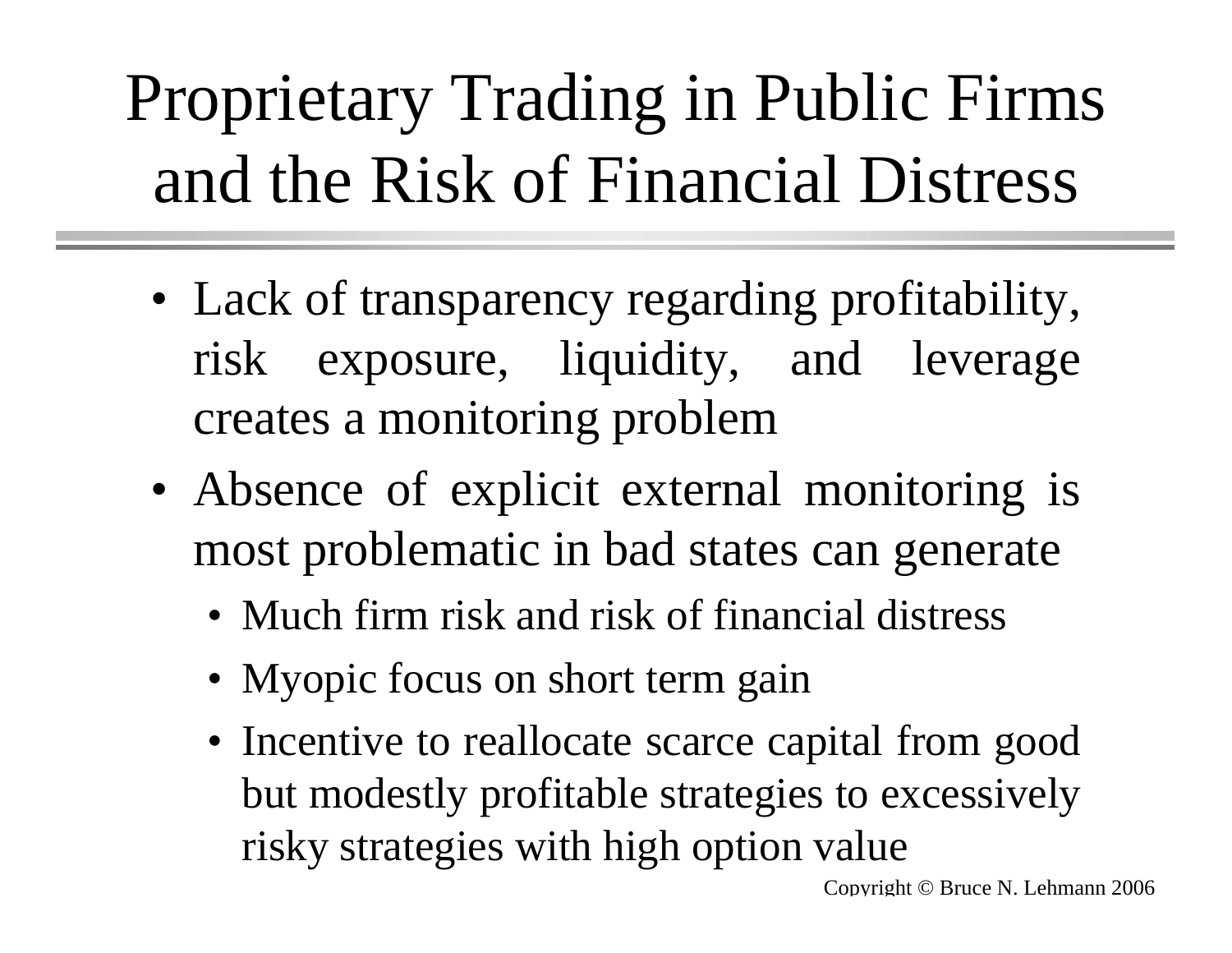The Economics of Proprietary Trading in Public Companies

- Proprietary trading skill is an almost tangible asset easily transferred across firms
	- Corporate analogues of full and limited partners relatively cash rich and firm-specific asset poor
	- Human capital of proprietary traders not tightly bound to public firms
- Shareholders implicitly look to franchise values and performance-based bonuses to provide appropriate incentives to managers
	- Works in some markets and not in others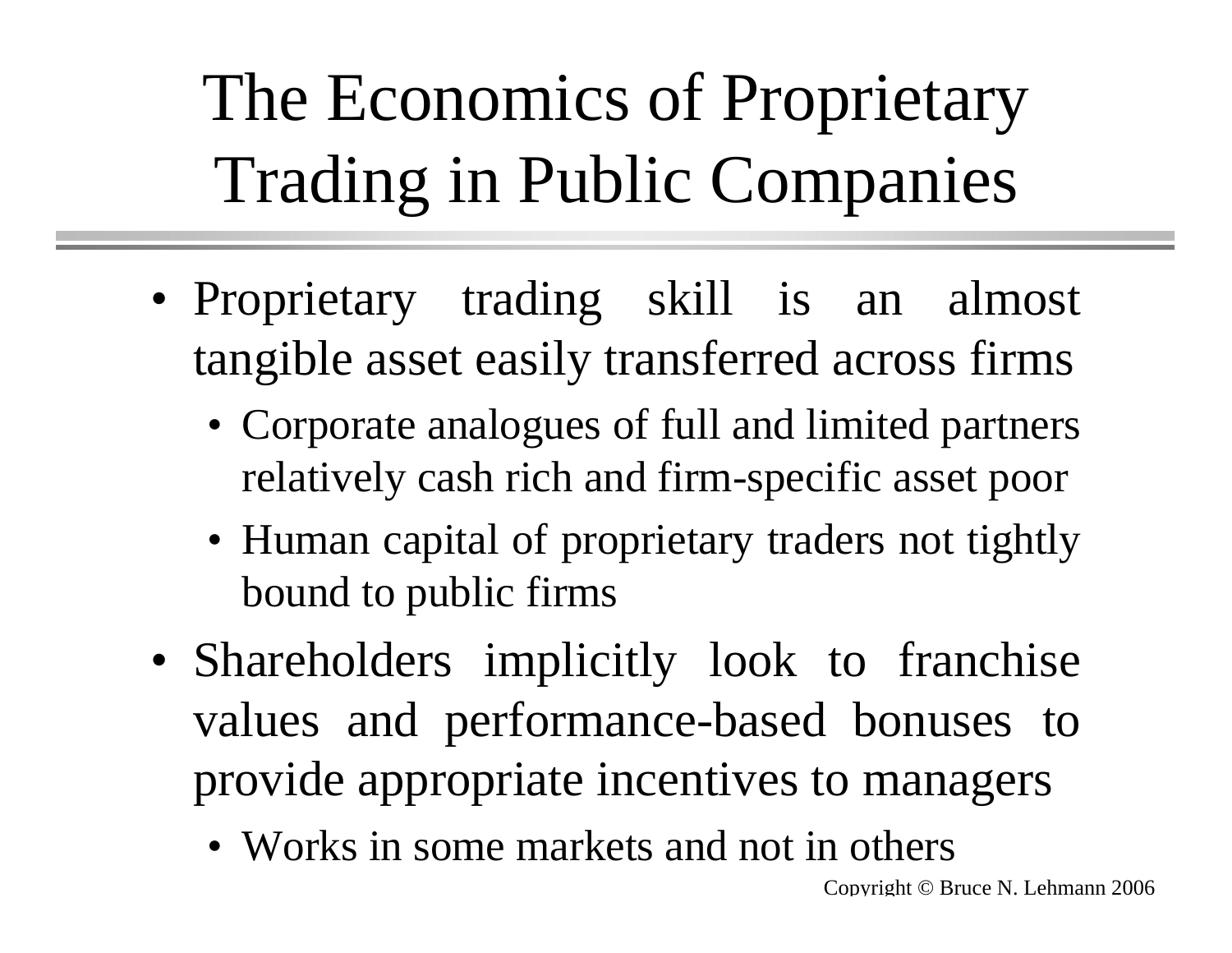### Proprietary Trading under the Hedge Fund Form

- Common thread among hedge funds that function like proprietary trading desks
	- Liquidity provision in illiquid markets faced with unexpected non-value-related demands for immediacy that are not value-related
	- Market timing by taking positions before other momentum, contrarian, or event driven traders decide to make similar bets
- Same profit drivers: buying immediacy when it is cheap and selling it when it is dear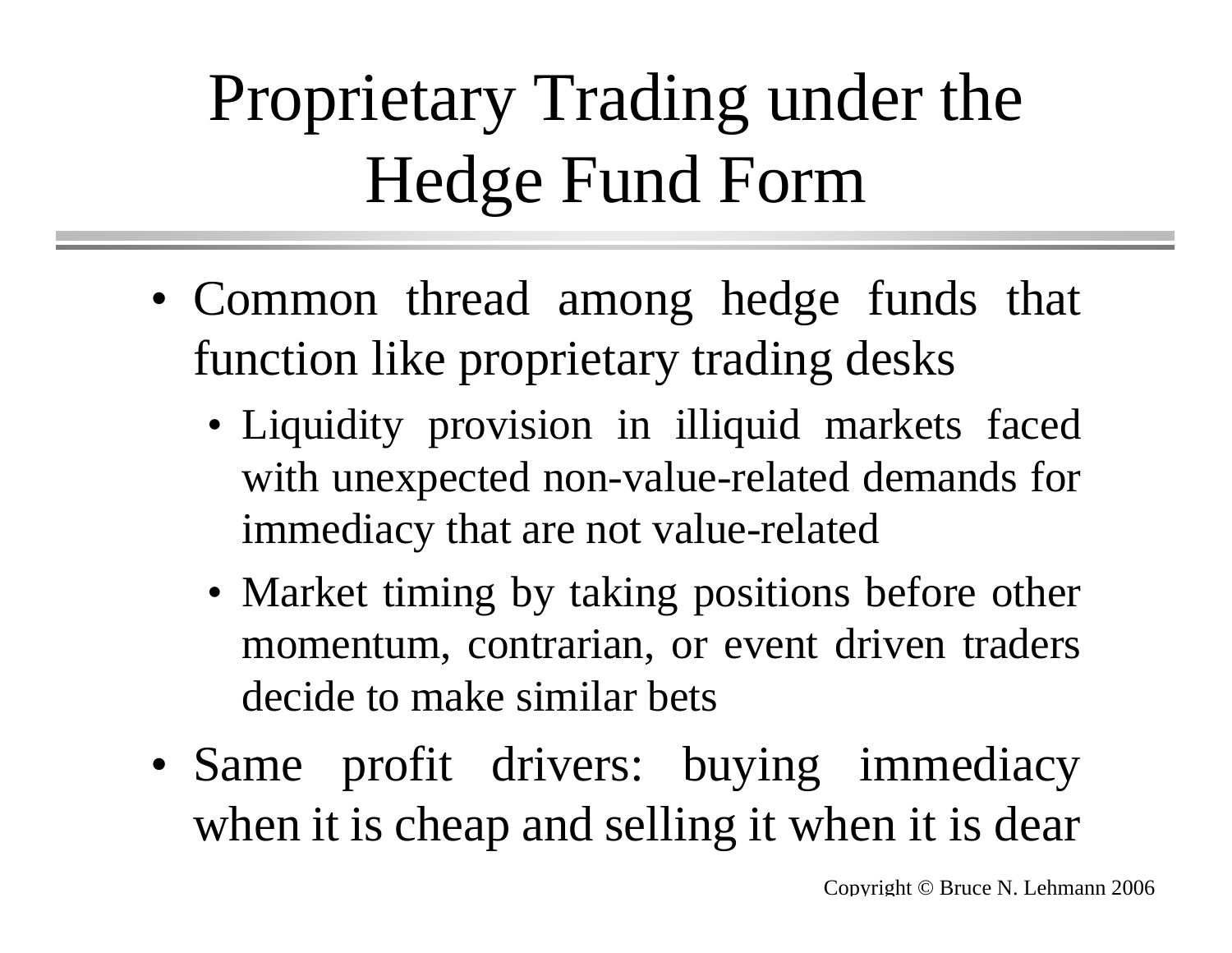Asset Side of the Balance Sheet Remains  $V_A = V_L + C_M + C_U$ 

- Capital and risk structures of all proprietary trading operations are essentially the same across organizational forms
- One simply cannot look at the books of a convertible arbitrage, short or long/short portfolio, fixed income arbitrage, managed futures portfolio, or short term event-driven strategy and tell its underlying governance structure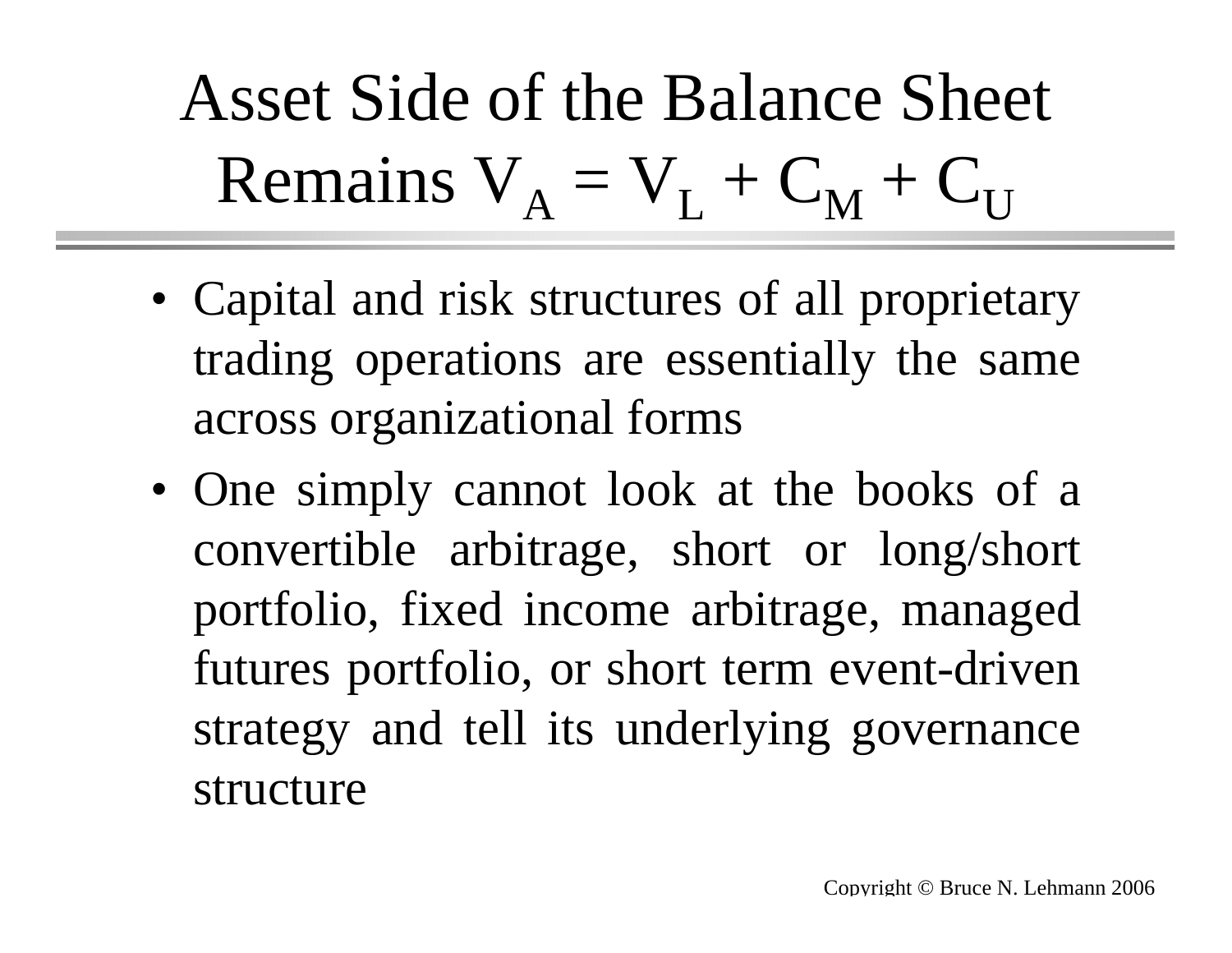Can Proprietary Trading Function Well as 1940 Act Mutual Funds?

- Hard to see how
	- Strategies viewed as trade secrets
	- Extensive use of short sales, leverage, and illiquid assets
	- Dynamic trading strategies make snapshots less informative
- 1940 act regulations would probably push proprietary traders into:
	- Other organizational forms
	- Other regulatory jurisdictions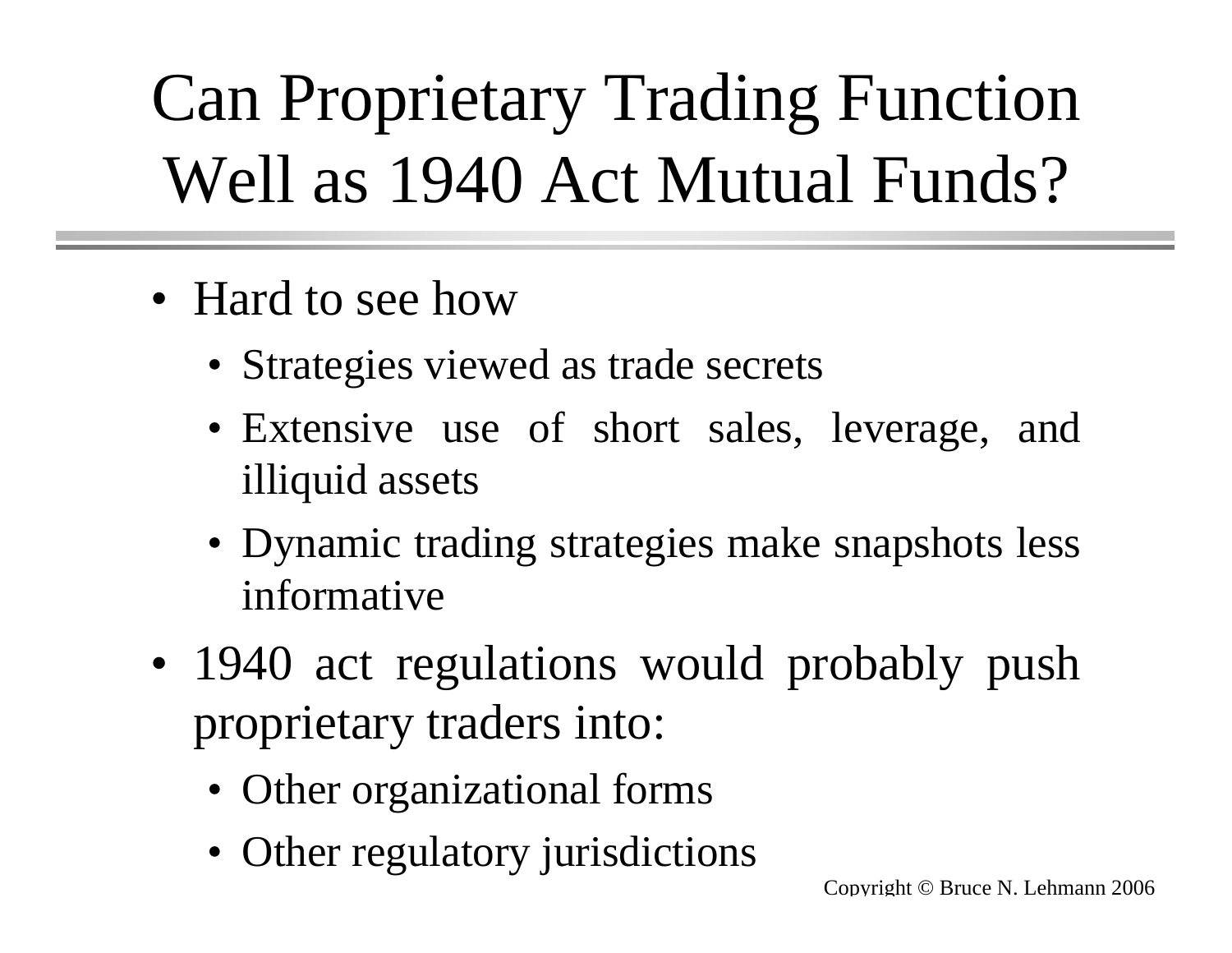#### Changes in Legal Technology

- Personal liability in limited partnerships
	- General partners and limited partners with control responsibilities had unlimited personal liability under old structure
	- Partnerships now:
		- Create an LLC to serve as general partner
		- Make managing partners limited partners in LLC
- Weakens incentive and diversification effects relative to older organizational form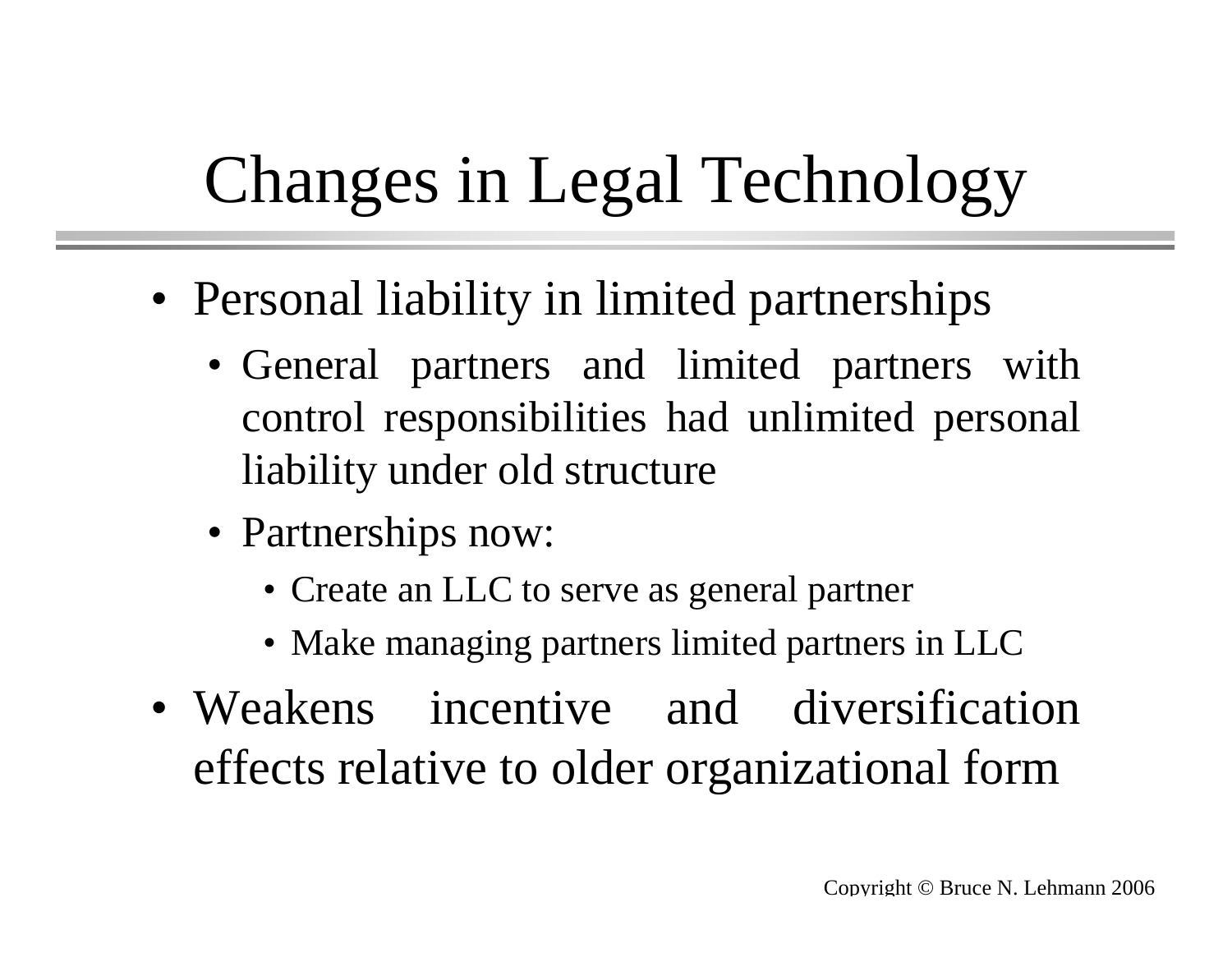# Limited Partners and External Oversight

- Limited partners in hedge funds are glorified creditors
- Senior and junior partners monitored each other and ran the firm under the old system
	- Mitigated moral hazard problems afflicting external creditors and internal equity holders
- Performance-based compensation alone is an imperfect substitute for explicit monitoring in the presence of moral hazard
	- Bruce N. Lehmann 2006 • Similar to problem in public companies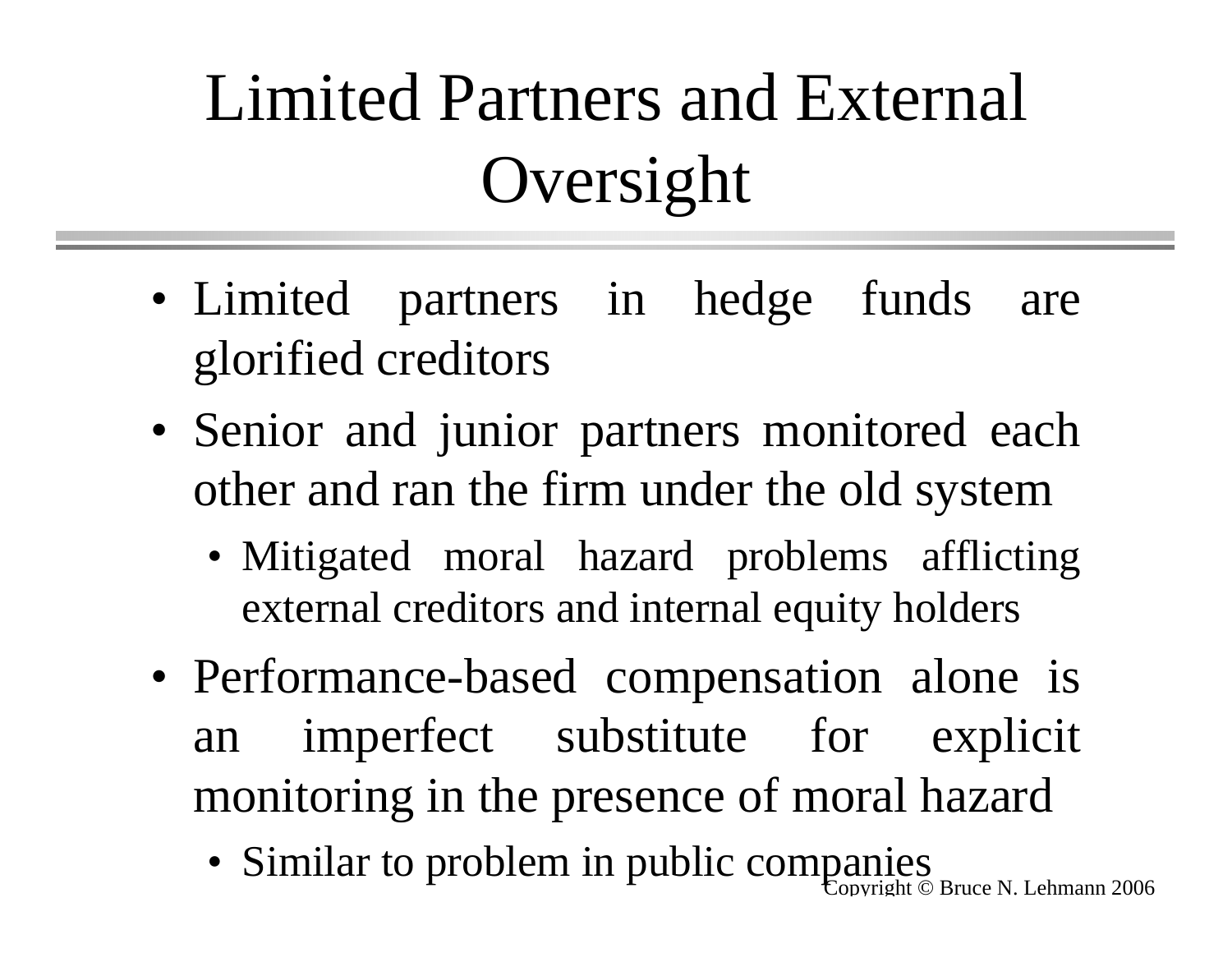Hedge Fund Governance and the High Water Mark Contract

- Old performance-based compensation:
	- fraction of increased NAV over the evaluation period when returns are positive
- High water mark contract has different baseline
	- Highest NAV of fund on or before the beginning of the evaluation period
- Much stronger long run incentive
	- Downside risk counterbalances upside potential incentives in high water mark contracts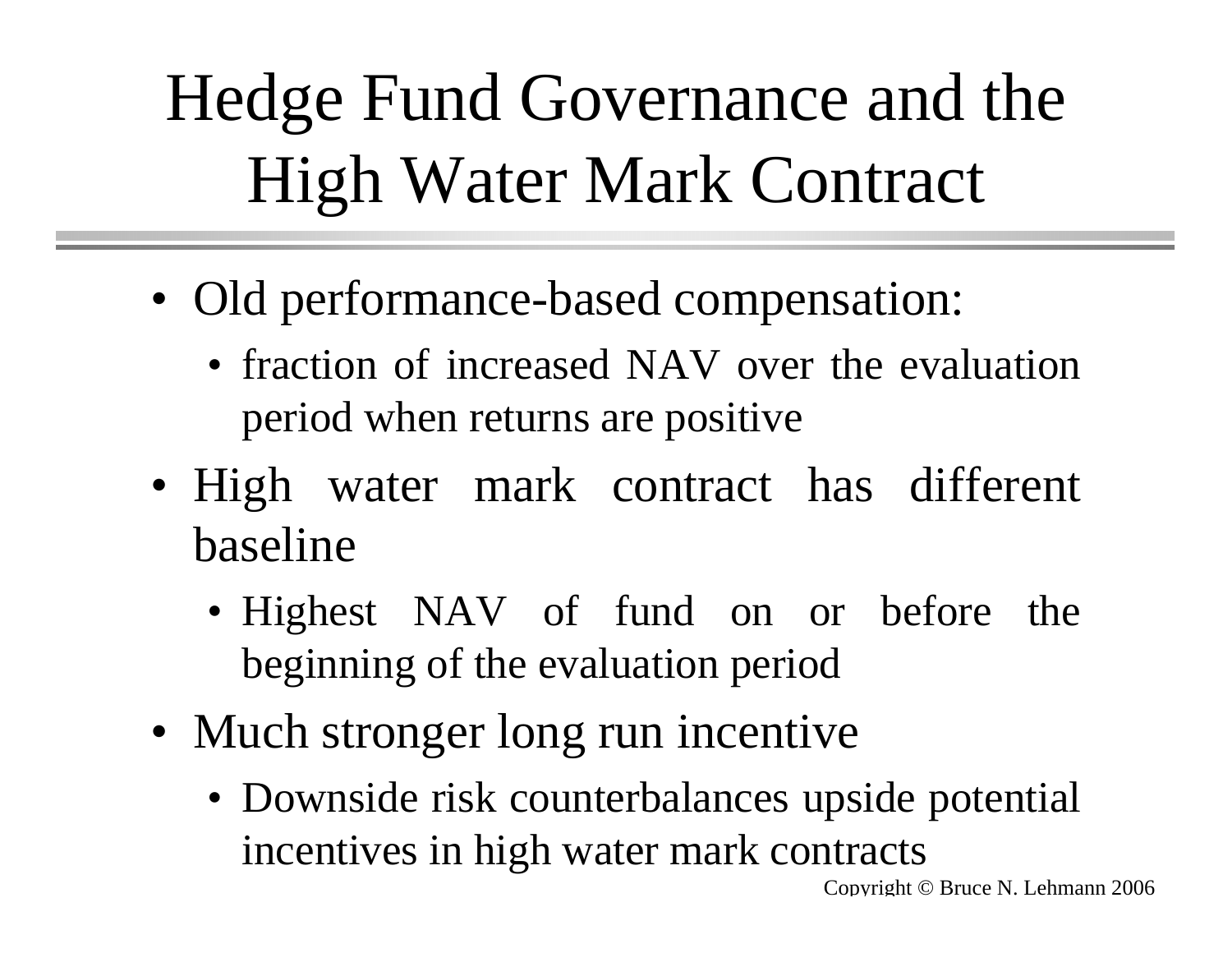# Hedge Fund Governance and Managerial Wealth Management

- Partners must invest bulk of wealth in the fund (or fund family)
- ⇒ i.e., both income *and* wealth are performance-based
	- More powerful incentive than performancebased income alone
	- Further mitigation of risk-taking incentives from option-like payoff
	- Determinination of the optimal balance requires more detailed analysis, insight, and information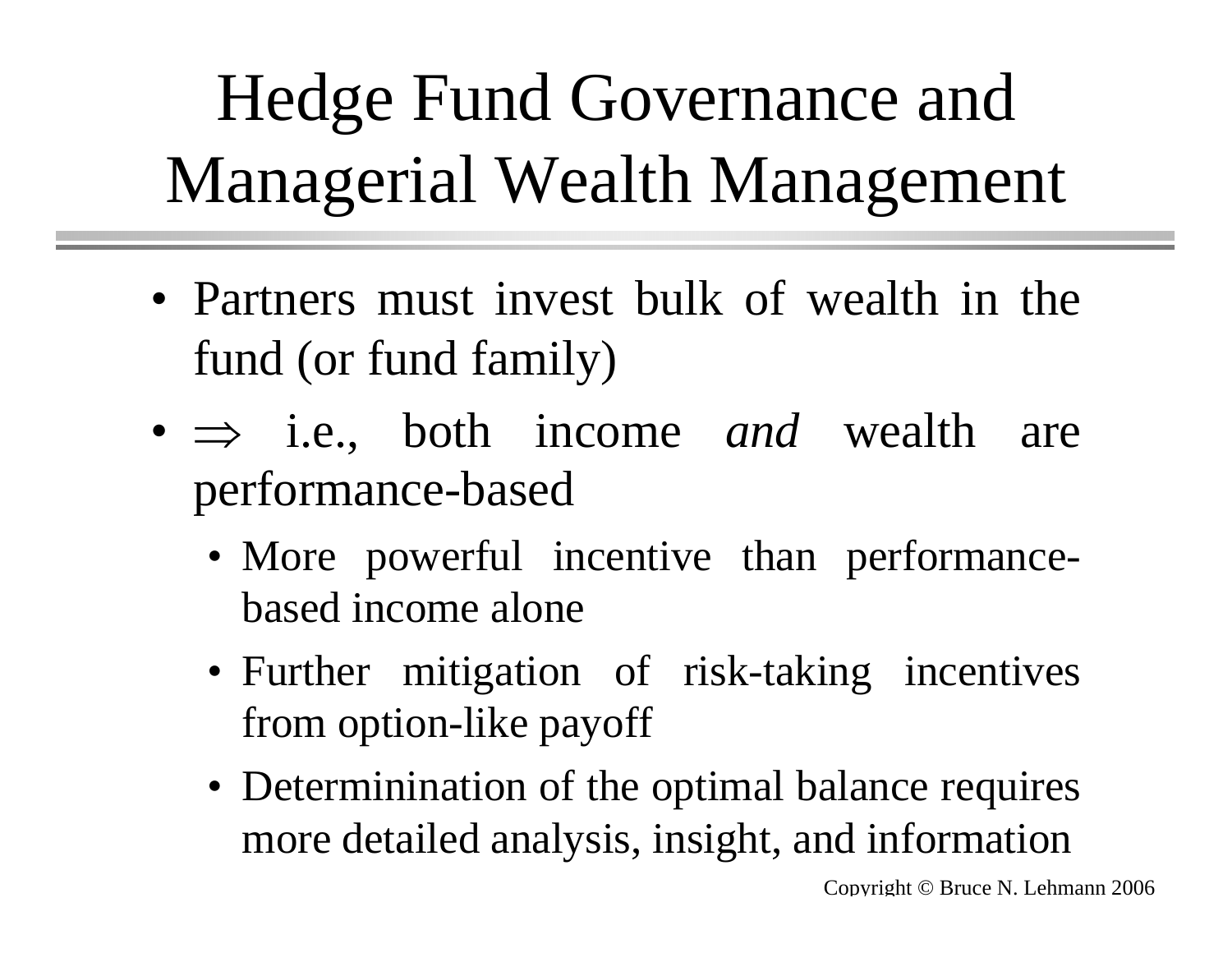The Economics of Proprietary Trading in Hedge Funds

- Incentives are:
	- Far stronger than at public firms
	- Weaker than at older private partnerships
- Cost is bearing fund specific risk when wealth is closely related to fund payoffs
	- Limited partnerships have higher OCCs
	- Public companies have lower OCCs
- Counterbalancing effects of high water marks and internal wealth management
- Considerable rewards to reputation  $P_{\text{H}_\text{zht}}$   $_\text{c}$  Bruce N. Lehmann 2006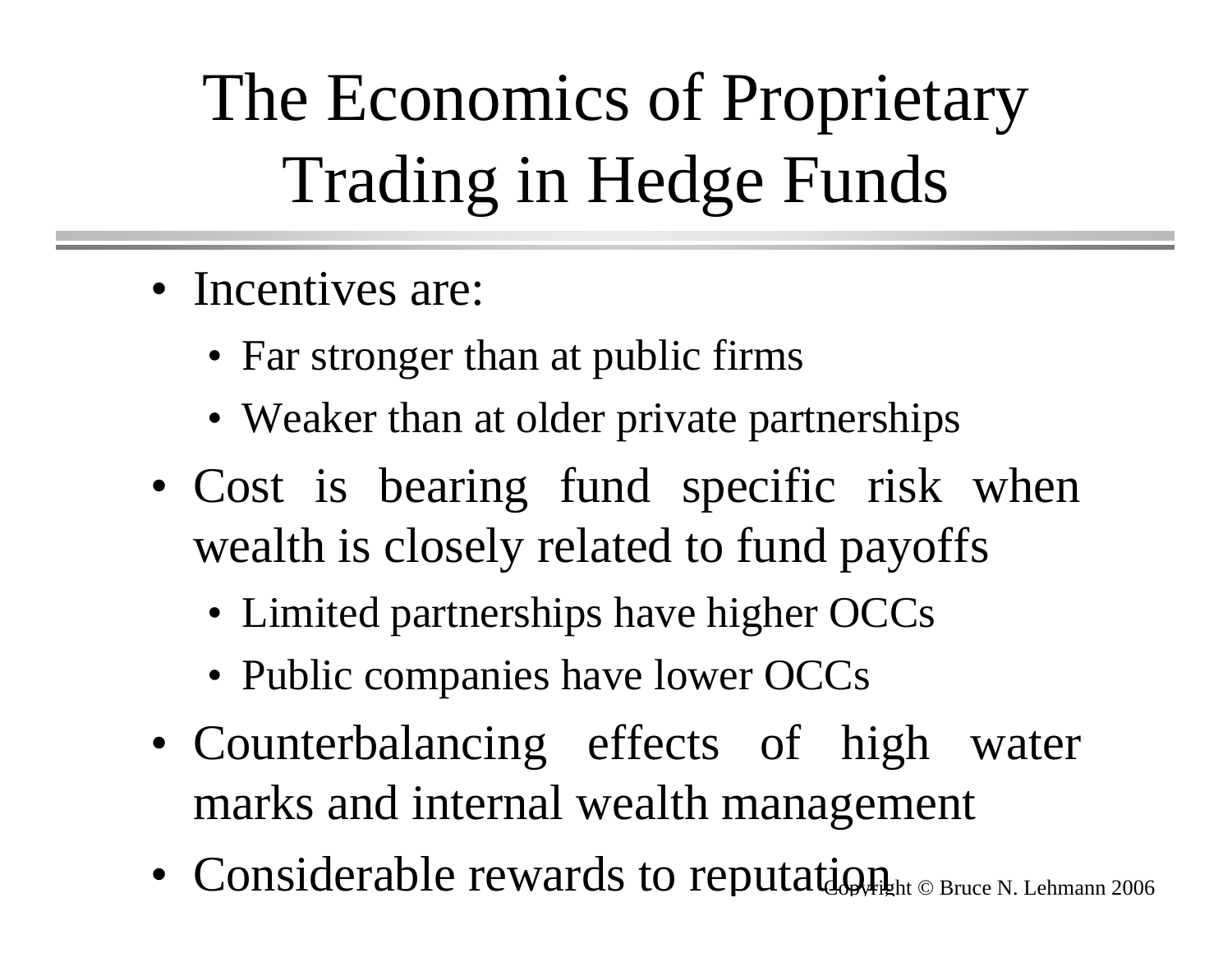Hedge Funds that Trade on Corporate Governance

- Some hedge funds work on asset side of the balance sheet often on governance issues
- Like private equity but with:
	- Shorter lockups
		- Asset illiquidity <sup>⇒</sup> *De facto* longer than *de jure* lockups since general partner values assets
	- More liquid investments in intermediate term
		- Distressed debt
	- More efficient intervention in the market for corporate control via activist hedge funds
		- Targeted changes in governance, not  $\text{LROs}_\text{Bruce N. Lehmann 2006}$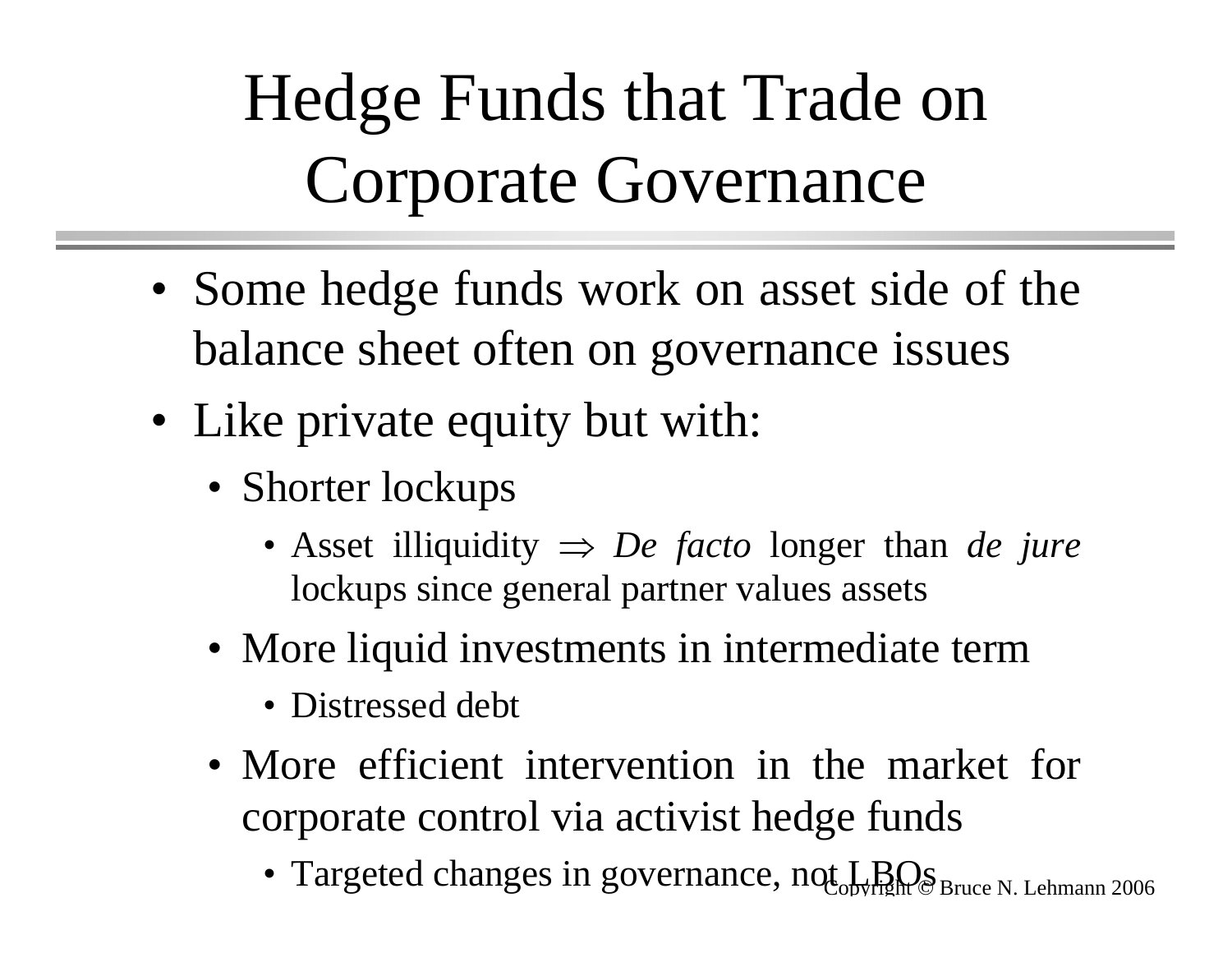#### Summary and Conclusion

- Hedge fund governance issues should be contrasted with those of otherwise similar but differently organized entities
	- SEC registered funds not relevant comparables
- Hedge fund contract (probably) more efficient solution to moral hazard and monitoring problems in proprietary trading
- valued niches from private equity universe N. Lehmann 2006 • Private-equity-like hedge funds carve out shorter horizon or more liquid or easily